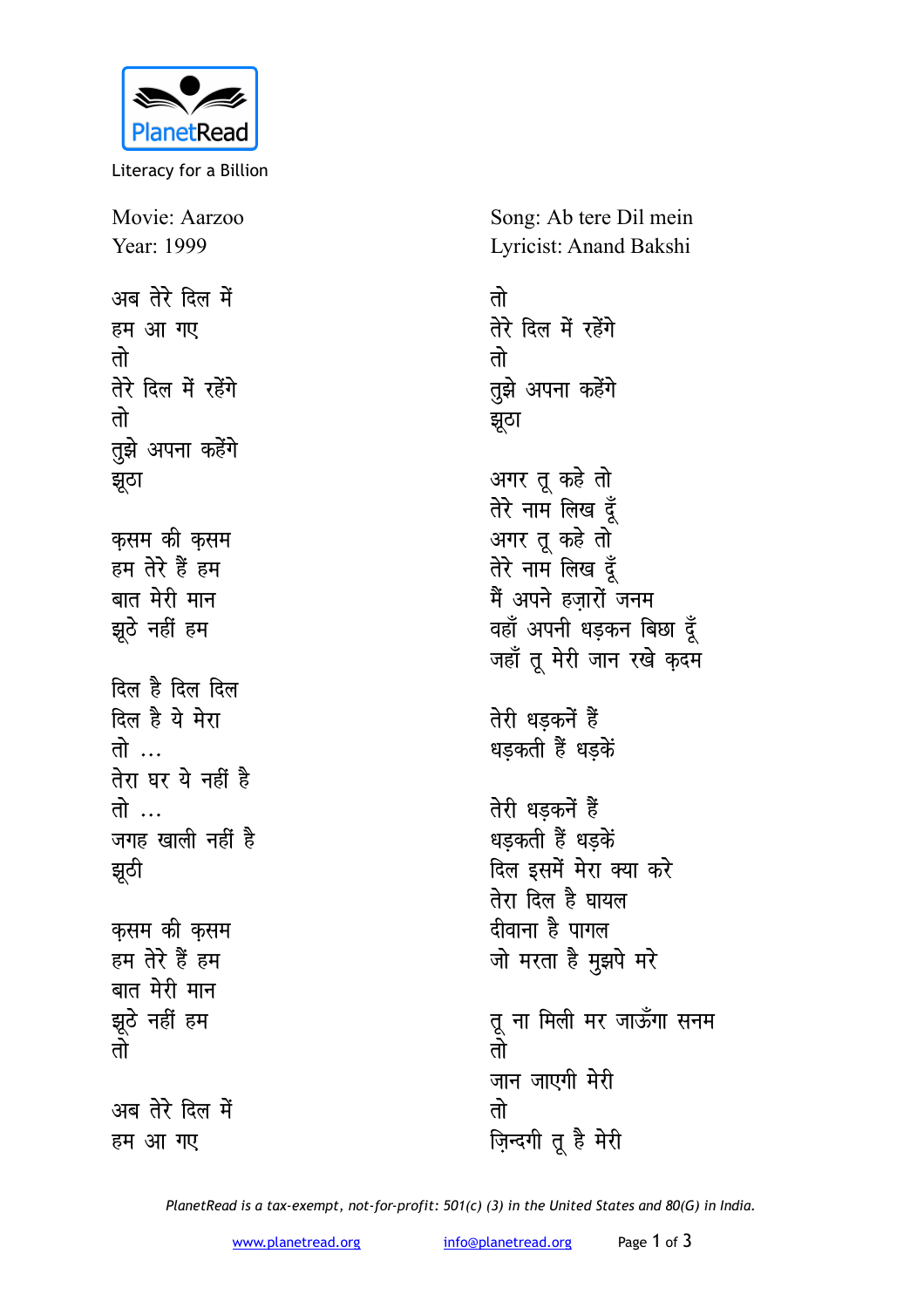

Literacy for a Billion

## <u>झ</u>ुठा

कसम की क<del>स</del>म हम तेरे हैं हम बात मेरी मान झूठे नहीं हम <u>तो</u> अब तेरे दिल में **हम आ गए** <u>तो</u> **तेरे दिल में रहेंगे** <u>तो</u> **तुझे अपना कहेंगे** आ<sup>...</sup> <u>ये हाथों की मेंहदी</u> ये आँखों का काजल ये हाथों की मेंहदी ये आँखों का काजल <u>दीवाना करे क्यों हमें</u> यही आरजू है कि अब ज़िन्दगी भर **तुझे देखते ही रहें** ये बिंदिया ये मेंहदी ये काजल ये ऑंचल ये बिंदिया ये मेंहदी ये काजल ये ऑंचल तेरे वास्ते तो नहीं **तू दीवाना पागल है** 

थोड़ा अनाड़ी है <u>जा</u> जा रे जा तू कहीं दिल में तेरी तस्वीर है <u>तो</u> **तेरी पूजा करेंगे** <u>तो</u> हाँ तुझे देखा करेंगे <u>झ</u>ूठा कुसम की कुसम हम तेरे हैं हम बात मेरी मान झूठे नहीं हम <u>तो</u> अब तेरे दिल में **हम आ गए** <u>तो</u> **तेरे दिल में रहेंगे** <u>तो</u> **तुझे अपना कहेंगे** इक दुजे के दिल में आ गए हम*...* इक जान हो गए हम**...** 

कभी हम ना हों ज़ुदा

*PlanetRead is a tax-exempt, not-for-profit: 501(c) (3) in the United States and 80(G) in India.*